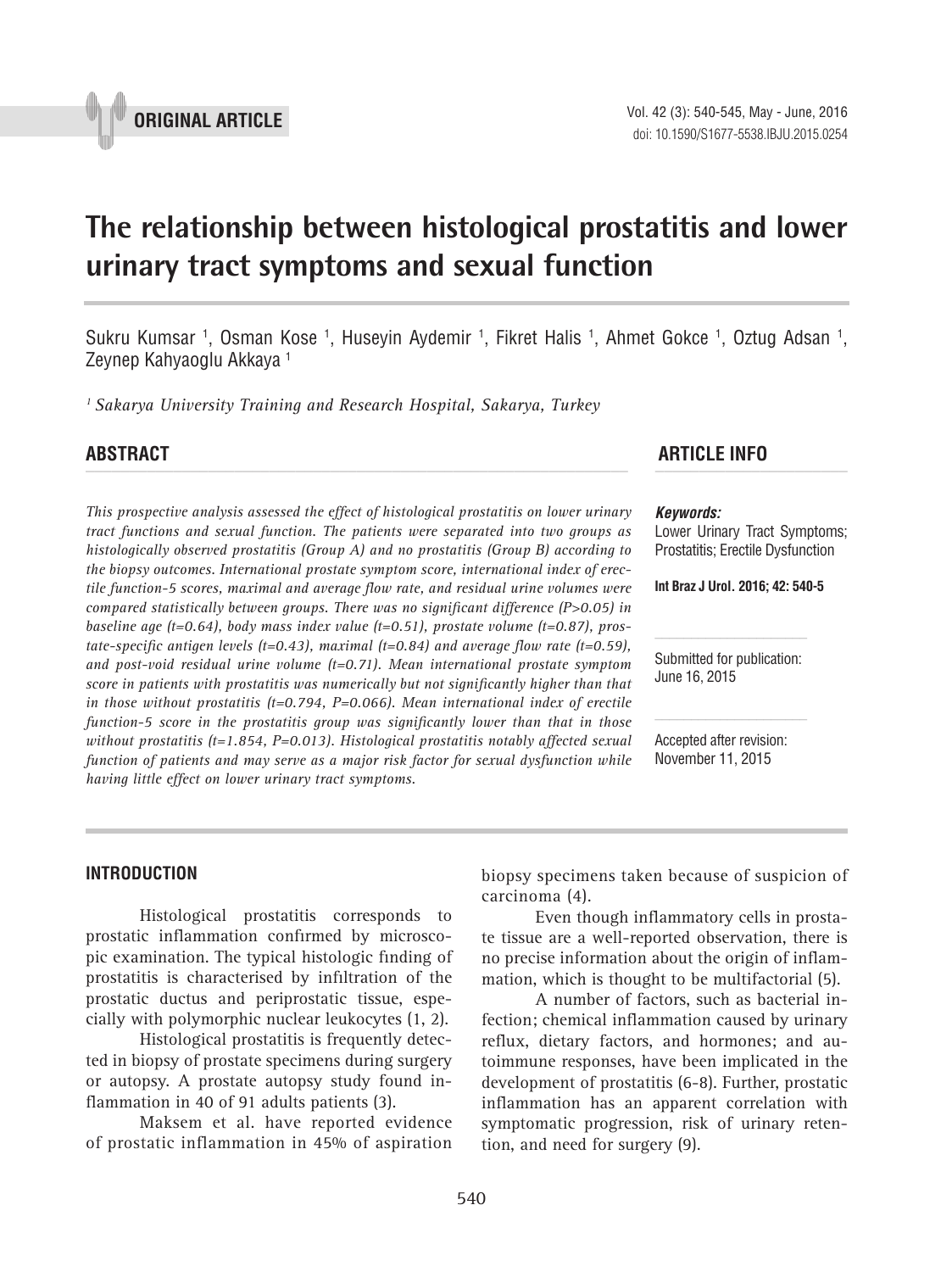Recent studies have introduced data that prostatic inflammation plays an important role in the development and progression of benign prostatic hyperplasia (BPH) (10, 11).

Lower urinary tract symptoms (LUTS) caused by BPH impair quality of life and are frequently accompanied by sexual function disorders in these patients (12). Even though the mechanism underlying the relationship between BPH and erectile dysfunction (ED) is not exactly known, decrease in nitric oxide, metabolic syndrome, atherosclerosis, and the increase in Rho-kinase activity have been suggested as causes (13).

While prostatic inflammation is thought to play an active role in the progression of LUTS caused by BPH, no precise information exists on the relationship of this condition and sexual function disorders. The purpose of this study was to assess the effect of histological prostatitis on LUTS and sexual dysfunction.

#### **PATIENTS AND METHODS**

In total, 138 patients with serum PSA (ng/ mL) above 4 with a normal digital rectal exam (DRE), and who were scheduled for transrectal prostate biopsy were included in the study. To evaluate lower urinary tract and sexual functions, international prostate symptom score (IPSS) and international index of erectile function-5 (IIEF-5) questionnaires were completed by patients before biopsy, respectively. Pre-biopsy uroflowmetry results (maximal flow rate [Qmax] and average flow rate [Qavg]) and post-void residual urine volume (PVR), as well as body mass index (BMI) and prostate volumes measured through transrectal ultrasonography, were recorded. Patients who received BPH or prostatitis treatment; those who were diagnosed with prostate cancer or atypia according to pathologic result; and those who had serious neurologic, cardiac, or pulmonary disorders, liver or renal failure, diabetes, or hypertension were excluded from the study. Prostatitis was diagnosed after histological observation of inflammatory cellular infiltration within the prostatic glandular tissue. Enrolled patients were divided into two groups: those with histological findings of prostatitis (Group A) (Figure-1) and those without prostatitis (Group B)

(Figure-2) findings in their biopsy samples. IPSS and IIEF scores, as well as their uroflowmetry and residual urine volumes were compared statistically.

**Figure 1 - H&Ex400: This is the microscopic appearance of chronic prostatitis. Numerous small dark blue lymphocytes are seen in the stroma between the glands.**



**Figure 2 - H&E: The normal histologic appearance of prostate glands and surrounding fibromuscular stroma is shown here at high magnification.**



#### **Statistical analysis**

SPSS software (Statistical Package for the Social Sciences; Version 15.0, SPSS Inc., Chicago, IL, USA) was used to analyse the data. The Kolmogorov–Smirnov test was used to evaluate whether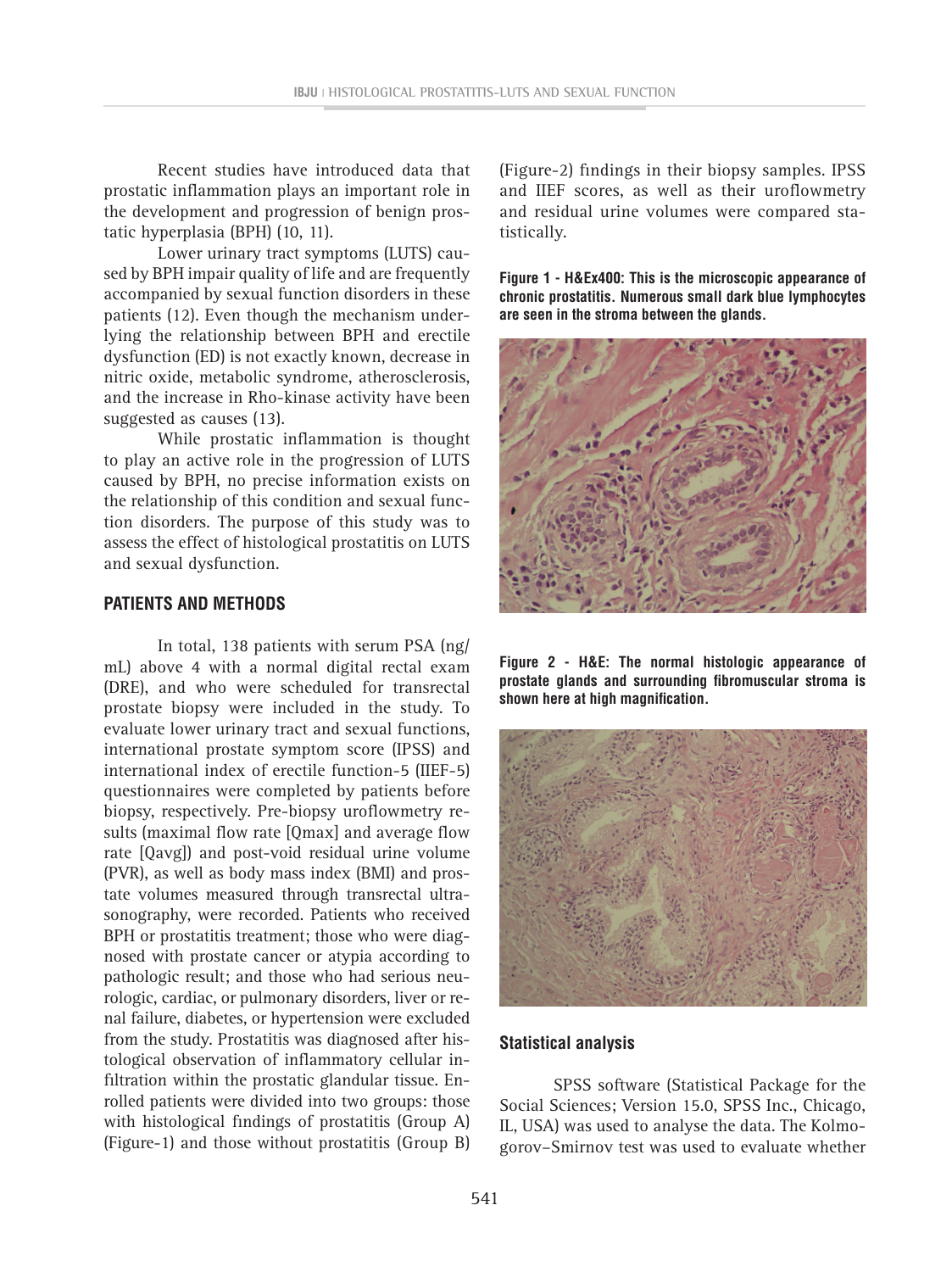the obtained data had a normal distribution. Normally distributed variables were described using means and standard deviations. Paired t-test was used to compare groups, and a P value<0.05 indicated statistical significance.

Independent (unpaired) samples t-test was used to determine whether there was any difference between groups in age, BMI, PSA, prostate volume, uroflowmetry parameters, and mean IPSS and IIEF scores, which are continuous variables. A chi-square test was used to compare smoking status, IPSS and IIEF severity.

A multivariate regression analysis was used to calculate the adjusted means of IPSS and IIEF score. Age, BMI, smoking status, PSA value, and prostate volume were used as continuous variables and as covariates in the model.

#### **RESULTS**

Among the 138 patients in whom transrectal prostate needle biopsy was performed due to high PSA levels, 34 were excluded from the study: 28 had prostatic adenocarcinoma, and 6 had prostatic intraepithelial neoplasia (PIN). Of patients included in the study  $(n=104)$ , 34.6% had histological prostatitis (Group A) and 65.4% had none (Group B).

There was no significant difference in age, BMI, prostate volume, PSA, Qmax, Qavg and PVR (Table-1). There was also no significant difference in prevalence of smoking  $(\chi^2=2.21)$ .

In Group A, 15.6% had mild, 43.1% had moderate, and 41.3% had severe symptoms according to the IPSS. In contrast, in Group B, 17.6% had mild, 35.3% had moderate, and 47.1% had severe symptoms. There was no significant difference between groups according to IPSS severity (Table-2). Mean IPSS scores were  $19\pm7.4$  in Group A and  $17.6 \pm 8.5$  in Group B. Even though mean IPSS in Group A was numerically higher than that in Group B, this result was not statistically significant (t=0.794, P=0.066) (Table-1).

ED was mild in 33.3%, moderate in 16.7%, and severe in 19.4% patients and 30.6% did not have ED in Group A according to the IIEF scores. In Group B, ED was reported as mild in 35.3% and moderate in 23.5% patients and 41.2% did not have ED. According to these results, severe ED was significantly high in group A (Table-3).

Mean IIEF scores were  $16.5 \pm 6.6$  in Group A and 19.6±3.9 in Group B. The mean IIEF score was significantly high in Group A  $(t=1.854, P=0.013)$ (Table-1). The multivariate regression analysis found that age, PSA, prostate volume, BMI, and smoking had no effect on IIEF scores. Age, PSA, BMI, and smoking had no effect on IPSS; however, prostate volume correlated with IPSS.

## **DISCUSSION**

Our study found that patients diagnosed with histological prostatitis had more serious erectile dysfunction than those without prostatitis.

|  |  |  | Table 1 - Comparison of the demographic characteristics of groups |
|--|--|--|-------------------------------------------------------------------|
|--|--|--|-------------------------------------------------------------------|

|                 | Group A         | Group B         | t value | P value |
|-----------------|-----------------|-----------------|---------|---------|
| Age             | $63.9 \pm 5.9$  | $64.1 \pm 6.8$  | 0.643   | 0.080   |
| BMI             | $26.0 \pm 2.5$  | $26.5 \pm 3.4$  | 0.512   | 0.320   |
| Prostate volume | $40.1 \pm 13.4$ | $44.1 \pm 12.7$ | 0.876   | 0.145   |
| <b>PSA</b>      | $7.9 \pm 3.5$   | $7.3 \pm 3.6$   | 0.431   | 0.413   |
| <b>IPSS</b>     | $19+7.4$        | $17.6 \pm 8.5$  | 0.794   | 0.066   |
| <b>IIEF</b>     | $16.5 \pm 6.6$  | $19.6 \pm 3.9$  | 1.854   | 0.013   |
| Qmax            | $11.3 + 5.2$    | $10.1 + 4.8$    | 0.841   | 0.236   |
| Qavg            | $5.9 \pm 2.6$   | $5.6 \pm 2.6$   | 0.595   | 0.676   |
| <b>PVR</b>      | $43.6 \pm 30.9$ | $48.6 \pm 31.2$ | 0.710   | 0.431   |

**Group A** = Histological prostatitis group; **Group B** = Without prostatitis group; P < 0.05; t-test for paired sample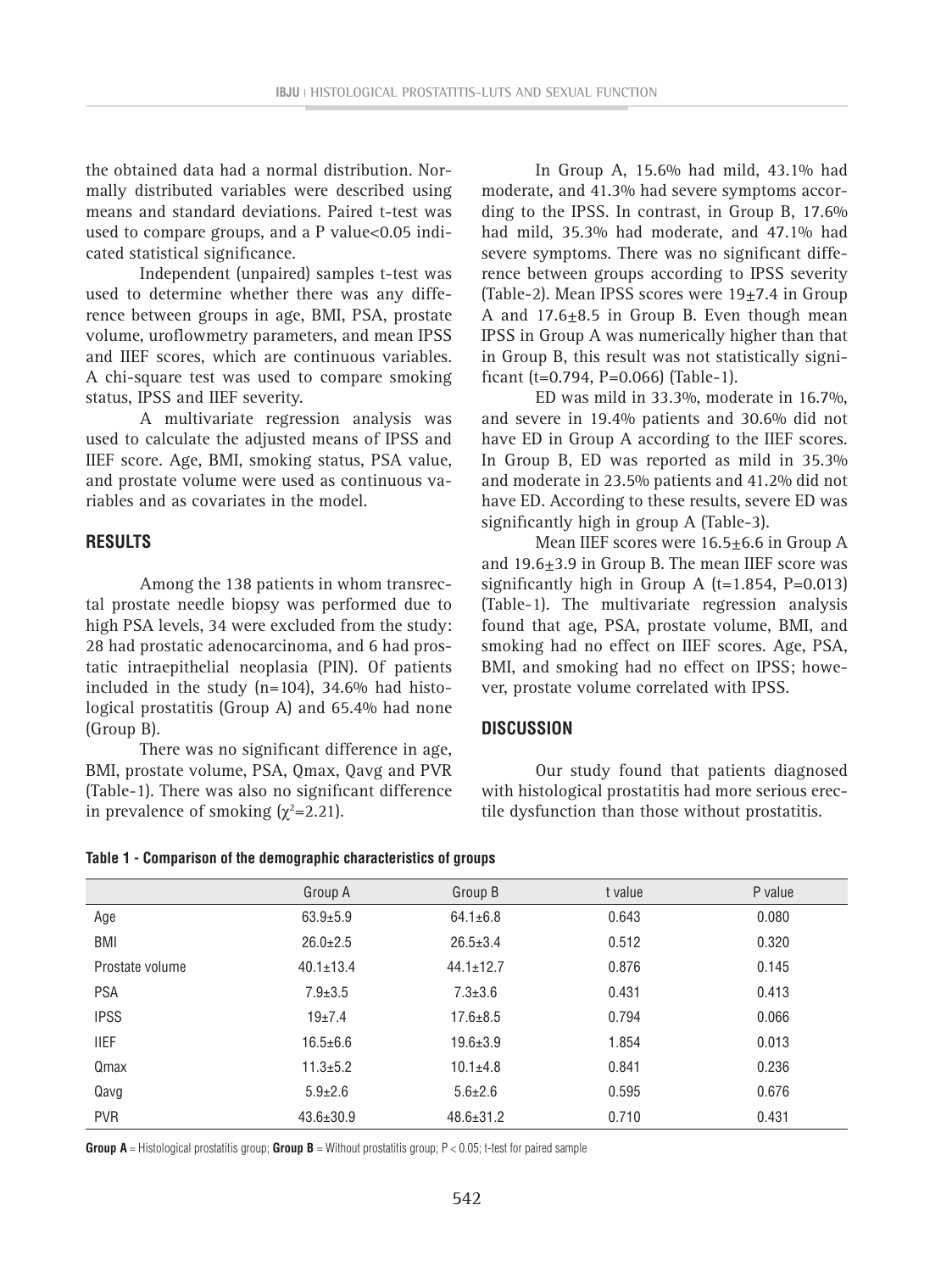| <b>IPSS</b> severety | Group $A(\%)$ | Group B $(\%)$ | P value |
|----------------------|---------------|----------------|---------|
| Mild                 | 15.6          | 17.6           | 0.085   |
| Moderate             | 43.1          | 35.3           | 0.135   |
| Severe               | 41.3          | 47.1           | 0.068   |

**Table 2 - Comparison of IPSS severity between the two groups (chi-square test).**

**Group A** = Histological prostatitis group; **Group B** = Without prostatitis group

**Table 3 - Comparison of IIEF severity between the two groups (chi-square test).**

| <b>IIEF</b> severety | Group $A(\%)$ | Group B $(\%)$ | P value |
|----------------------|---------------|----------------|---------|
| No ED                | 30.6          | 41.2           | 0.126   |
| Mild                 | 33.3          | 35.3           | 0.085   |
| Moderate             | 16.7          | 23.5           | 0.062   |
| Severe               | 19.4          |                | < 0.001 |

**Group A:** Histological prostatitis group; **Group B:** Without prostatitis group

Recent studies have frequently focused on the effects of histologic inflammation of prostate tissue on progression of BPH, LUTS, and sexual function. With an extensive and extended follow- -up, the Medical Treatment of Prostate Symptoms (MTOPS) study found prostatic inflammation in 544 of 1197 patients with BPH. A correlation was observed between histological prostatitis and clinical progression of BPH. Patients in all groups (placebo, finasteride, doxazosin, and combined finasteride and doxazosin) with inflammation were more likely to progress clinically in terms of symptoms, acute urinary retention (AUR), or BPH-related surgery (14).

Another study on the pathophysiology between BPH and prostatitis theorised that cytokines released from the inflammatory cells in prostate tissue and growth factors stimulated epithelial and stromal hyperproliferation (11).

In addition, cellular proliferation repaired the tissue damage caused by the free oxygen radicals arising from the released cytokines caused hypoxia (15).

The Reduction by Dutasteride of Prostate Cancer Event (REDUCE) study observed chronic inflammation on histological analysis in 78% men. Statistically significant but clinically small increases in IPSS were noted in patients with inflammation compared with those without inflammation. Similarly, statistically significant correlations were found between average chronic inflammation score and the IPSS variables (16).

In a cohort study of 282 patients, Robert et al. observed a significant correlation between the degree of prostatic inflammation, prostate volume, and urinary system symptoms. Mean IPSS was 12 in patients with lower inflammation and 21 in patients with higher inflammation (17).

In contrast, our study grouped patients by the existence of prostatitis; 34.6% patients had prostatic inflammation. Mean IPSS was 19 in patients with prostatitis and 17.6 in patients without prostatitis. The difference was not statistically significant. Similarly, Edlin et al. in their study evaluating the prevalence of prostatic inflammation in BPH and prostatic adenocarcinoma, reported histological prostatitis in 61% patients with BPH and that histological prostatitis showed a minor correlation with LUTS (18).

Sexual function disorders are frequently encountered in patients with chronic prostatitis. Liang et al. observed 2000 patients with chronic prostatitis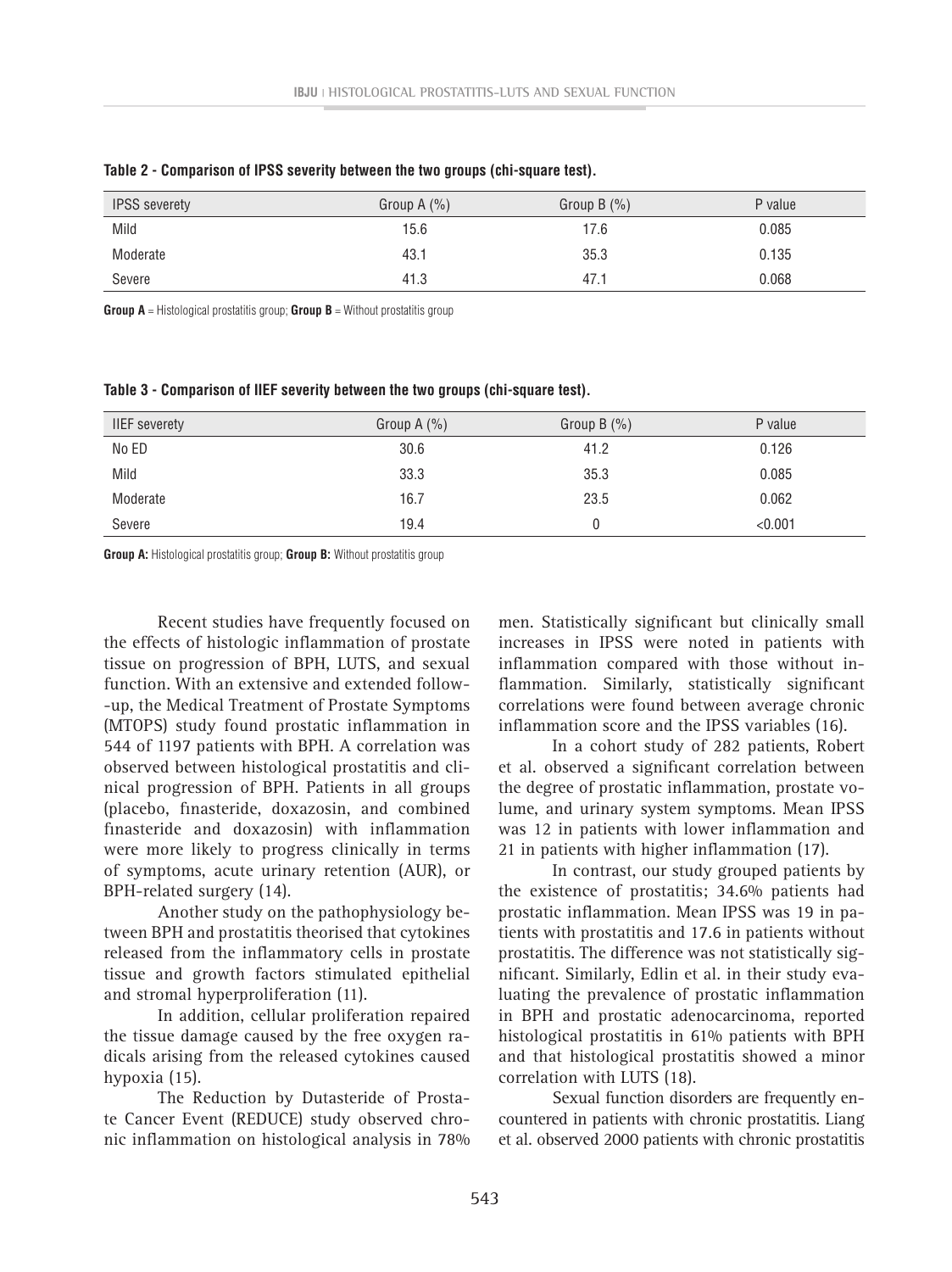and found that 49% of patients had comorbid sexual dysfunction. Moreover, 26.4% of these patients had premature ejaculation, 14.9% erectile dysfunction, and 7.7% both conditions (19).

The effect of histological prostatic inflammation on ED is gaining importance recently. Abdullah et al. showed that upon reduction of postsurgical inflammation in patients with prostatitis and BPH, sexual function improved (20).

Wang et al. revealed that the presence of prostatitis in tissues of patients with BPH undergoing a transurethral prostate resection had a serious effect on the sexual function and a less effect on LUTS (21).

### **CONCLUSIONS**

In our study, among patients in whom biopsy was performed, IIEF scores were significantly lower in those with inflammation at the tissue level than in those without prostatitis. We suggest that the mechanism underlying advances in tissue damage caused by inflammation and BPH may also affect sexual function with similar mechanisms. Additional clinically relevant study is needed.

### **CONFLICT OF INTEREST**

None declared.

#### **REFERENCES**

- 1. Nickel JC, Downey J, Young I, Boag S. Asymptomatic inflammation and/or infection in benign prostatic hyperplasia. BJU Int. 1999;84:976-81.
- 2. Jung K, Meyer A, Lein M, Rudolph B, Schnorr D, Loening SA. Ratio of free-to-total prostate specific antigen in serum cannot distinguish patients with prostate cancer from those with chronic inflammation of the prostate. J Urol. 1998;159:1595-8.
- 3. McNeal JE. Regional morphology and pathology of the prostate. Am J Clin Pathol. 1968;49:347-57.
- 4. Maksem JA, Johenning PW, Galang CF. Prostatitis and aspiration biopsy cytology of prostate. Urology. 1988;32:263-8.
- 5. Bushman W. Etiology, epidemiology, and natural history of benign prostatic hyperplasia. Urol Clin North Am. 2009;36:403-15.
- 6. De Marzo AM, Platz EA, Sutcliffe S, Xu J, Grönberg H, Drake CG, et al: Inflammation in prostate carcinogenesis. Nat Rev Cancer. 2007;7:256-69.
- 7. Penna G, Fibbi B, Maggi M, Adorini L. Prostate autoimmunity: from experimental models to clinical counterparts. Expert Rev Clin Immunol. 2009;5:577-86.
- 8. Penna G, Fibbi B, Amuchastegui S, Cossetti C, Aquilano F, Laverny G, et al: Human benign prostatic hyperplasia stromal cells as inducers and targets of chronic immunomediated inflammation. J Immunol. 2009;182:4056-64.
- 9. Roehrborn CG. Definition of at-risk patients: baseline variables. BJU Int. 2006;97:7-11.
- 10. Soler R, Andersson KE, Chancellor MB, Chapple CR, de Groat WC, Drake MJ, et al: Future direction in pharmacotherapy for non-neurogenic male lower urinary tract symptoms. Eur Urol. 2013;64:610-21.
- 11. De Nunzio C, Kramer G, Marberger M, Montironi R, Nelson W, Schröder F, et al: The controversial relationship between benign prostatic hyperplasia and prostate cancer: the role of inflammation. Eur Urol. 2011;60:106-17.
- 12. Boyle P, Robertson C, Mazzetta C, Keech M, Hobbs R, Fourcade R, Kiemeney L, et al: The association between lower urinary tract symptoms and erectile dysfunction in four centres: the UrEpik study. BJU Int. 2003;92:719-25.
- 13. Gacci M, Eardley I, Giuliano F, Hatzichristou D, Kaplan SA, Maggi M, et al: Critical analysis of the relationship between sexual dysfunctions and lower urinary tract symptoms due to benign prostatic hyperplasia. Eur Urol. 2011;60:809-25.
- 14. Roehrborn CG. Definition of at-risk patients: baseline variables. BJU Int. 2006;97:7-11.
- 15. Briganti A, Capitanio U, Suardi N, Gallina A, Salonia A, Bianchi M, et al. Benign prostatic hyperplasia and its aetiologies Eur Urol Suppl. 2009;8:865–71.
- 16. Nickel JC, Roehrborn CG, O'leary MP, Bostwick DG, Somerville MC, Rittmaster RS. Examination of the relationship between symptoms of prostatitis and histological inflammation: baseline data from the REDUCE chemoprevention trial. J Urol. 2007;178:896-900.
- 17. Robert G, Descazeaud A, Nicolaïew N, Terry S, Sirab N, Vacherot F, et al: Inflammation in benign prostatic hyperplasia: a 282 patients' immunohistochemical analysis. Prostate. 2009;69:1774-80.
- 18. Edlin RS, Heyns CF, Van Vuuren SP, Zarrabi AD. Prevalence of histological prostatitis in men with benign prostatic hyperplasia or adenocarcinoma of the prostate presenting without urinary retention. S Afr J Surg. 2012;50:127-30.
- 19. Liang CZ, Zhang XJ, Hao ZY, Shi HQ, Wang KX. Prevalence of sexual dysfunction in Chinese men with chronic prostatitis. BJU Int. 2004;93:568-70.